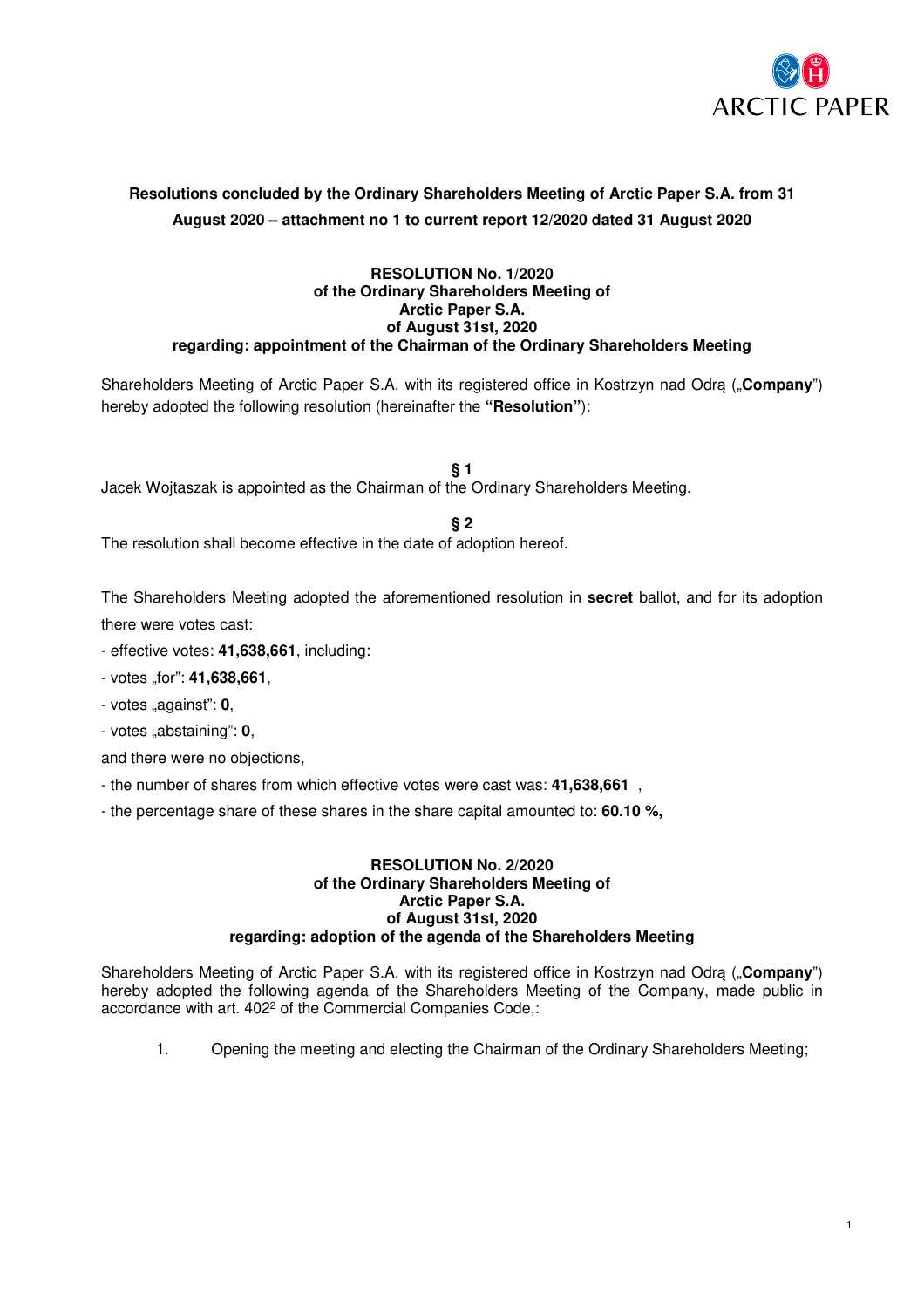

- 2. Confirming that the Shareholders Meeting was convened correctly and is able to adopt resolutions;
- 3. Adopting the agenda;
- 4. Adopting a resolution on non-appointment of a Returning Committee of the Shareholders Meeting;
- 5. Adopting a resolution on the consideration and approval of the Management Board's report on the operations of the Company for the financial year 2019;
- 6. Adopting a resolution on the consideration and approval of the Company's financial statement for the financial year 2019;
- 7. Adoption of resolutions on consideration and approval of:

a) the Management Board's report on the operations of the Arctic Paper S.A. Capital Group for the financial year 2019;

b) consolidated financial statement of the Arctic Paper S.A. Capital Group along with nonfinancial information of the Arctic Paper S.A. Capital Group for the financial year 2019.

- 8. Introduction of the Supervisory Board's assessment of the Company's financial statement and the consolidated financial statement of the Arctic Paper S.A. Capital Group and the Management Board's report on the Company's operations and the Management Board's report on the operations of the Arctic Paper S.A. Capital Group. for the financial year 2019;
- 9. Consideration of the report on the activities of the Supervisory Board of the Company for the financial year 2019;
- 10. Adopting a resolution on the distribution of the Company's net profit for the financial year 2019;
- 11. Adopting resolutions on the acknowledgment of performance of duties by the Management Board Members in the financial year 2019;
- 12. Adopting resolutions on the acknowledgment of performance of duties by the Supervisory Board Members in the financial year 2019;
- 13. Adopting a resolution on the adoption of the "Remuneration Policy for Members of the Management Board and Supervisory Board of Arctic Paper S.A.";
- 14. Closing the meeting.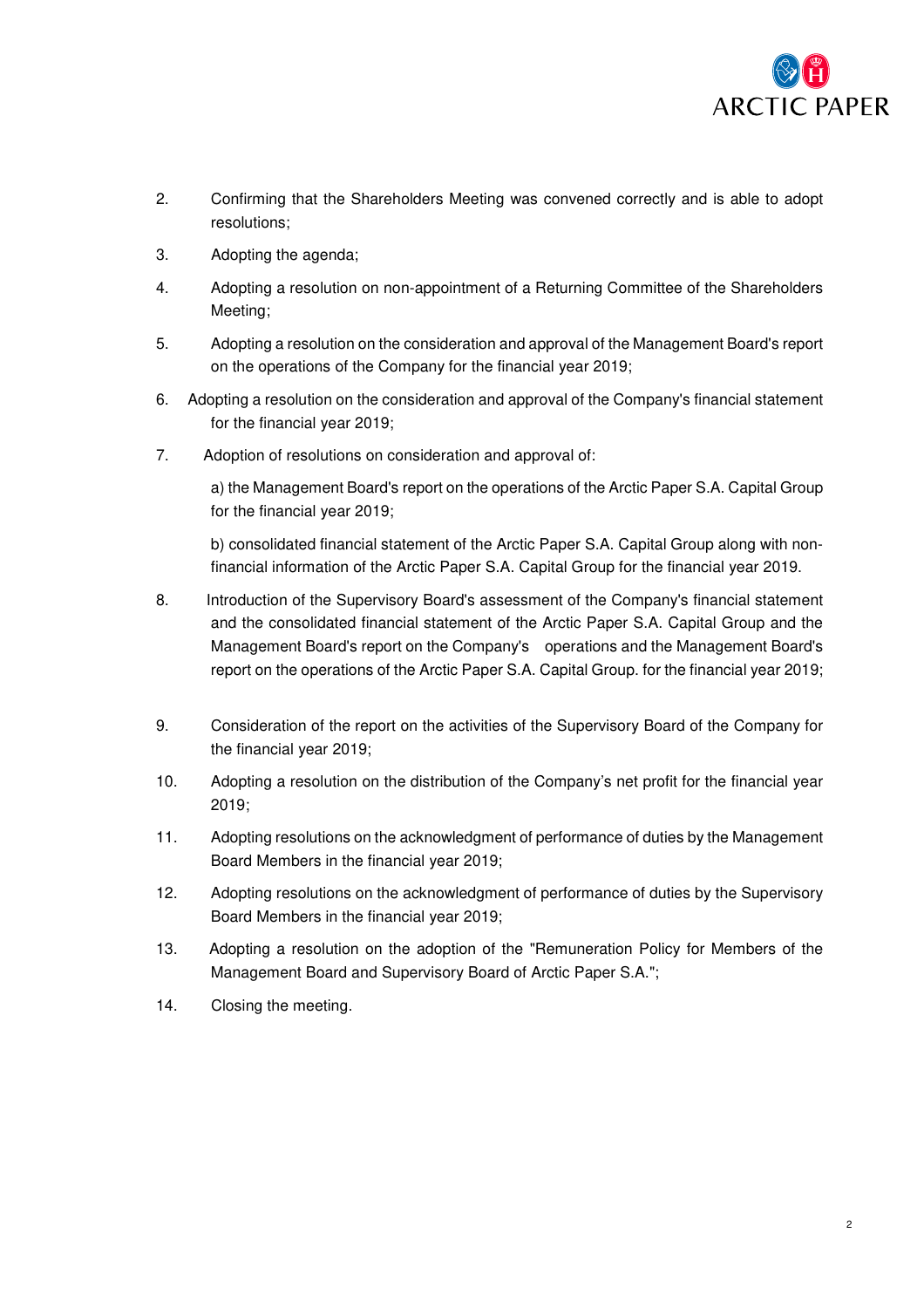

The Shareholders Meeting adopted the aforementioned resolution in open ballot, and for its adoption there were votes cast:

- effective votes: **41,638,661** , including:
- votes "for": **41,638,661**,
- votes "against": **0**,
- votes "abstaining": **0**,

and there were no objections,

- the number of shares from which effective votes were cast was: **41,638,661**,
- the percentage share of these shares in the share capital amounted to: **60.10%,**

#### **RESOLUTION No. 3/2020 of the Ordinary Shareholders Meeting of Arctic Paper S.A. of August 31st, 2020 regarding: waiving the appointment of the Returning Committee of the Shareholders Meeting**

# **§ 1**

The Shareholders Meeting of of Arctic Paper S.A. with its registered office in Kostrzyn nad Odrą("**Company**") hereby adopted the following resolution (hereinafter the **"Resolution"**):

# **§ 1**

It is resolved to waive the appointment of the Returning Committee while entrusting the Chairman of the Meeting with the Committee's duties in respect of the vote count.

# **§ 2**

The Resolution shall become effective upon adoption hereof.

The Shareholders Meeting adopted the aforementioned resolution in open ballot, and for its adoption there were votes cast:

- effective votes: **41,638,661** , including:

- votes "for": **41,638,661**,
- votes "against": **0,**
- votes "abstaining": **0**,

and there were no objections,

- the number of shares from which effective votes were cast was: **41,638,661**,

- the percentage share of these shares in the share capital amounted to: **60.10%,**

### **RESOLUTION No. 4/2020 of the Ordinary Shareholders Meeting of**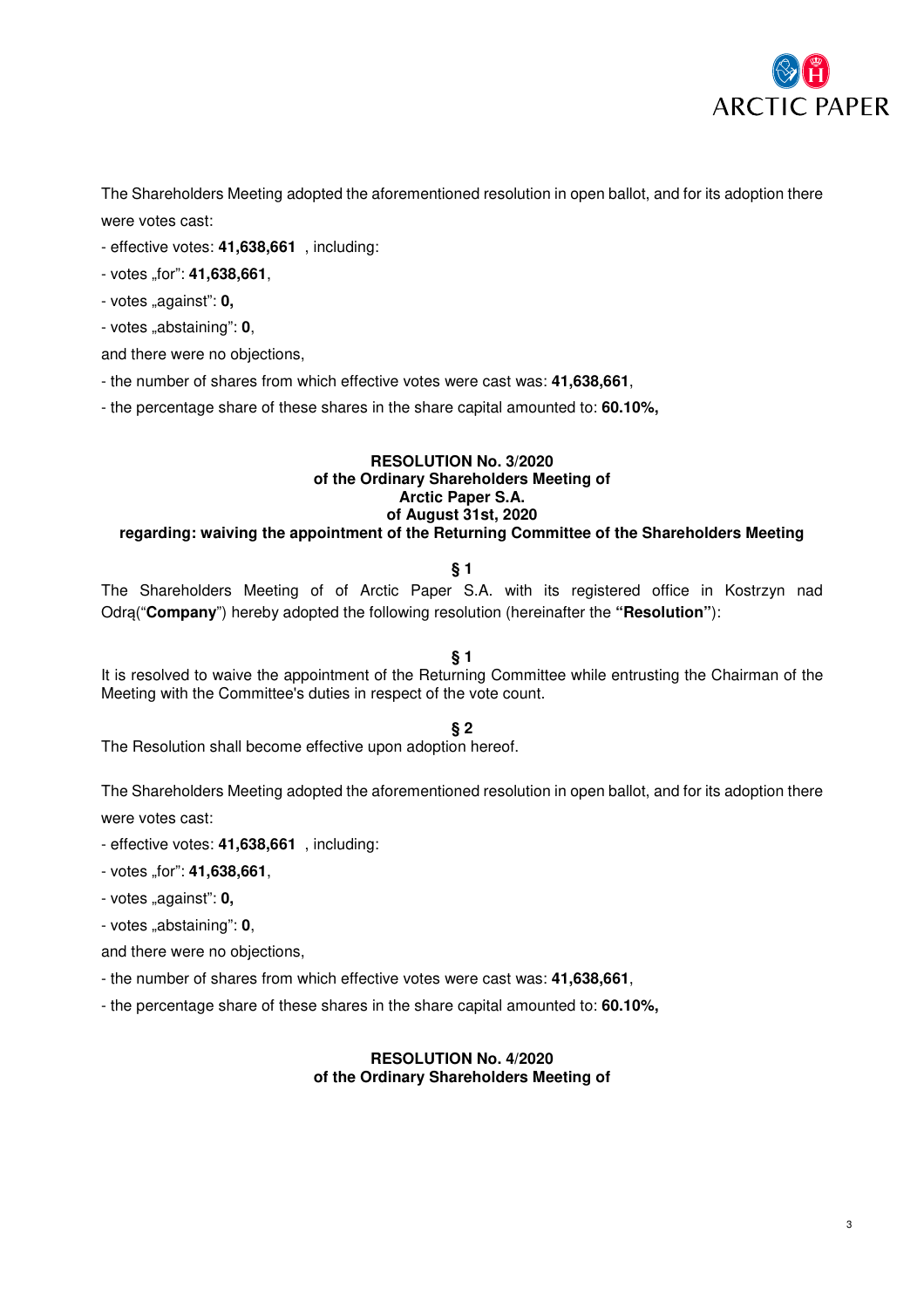

4

### **Arctic Paper S.A. of August 31st , 2020**

### **regarding: consideration and approval of the Management Board's report on the operations of the Company for the financial year 2019**

Acting pursuant to art. 393 item 1 and art. 395 § 2 item 1 of the Commercial Companies Code and pursuant to art. 18 section 1 item a of the Articles of Association, the Shareholders Meeting of Arctic Paper S.A. with its registered office in Kostrzyn nad Odrą ("**Company**") hereby adopted the following resolution(hereinafter the **"Resolution"**):

**§ 1** 

The Shareholders Meeting, after consideration of the Management Board's report on the Company's operations in the financial year 2019, decided to approve the same.

**§ 2** 

The resolution shall become effective in the date of adoption hereof.

The Shareholders Meeting adopted the aforementioned resolution in open ballot, and for its adoption there were votes cast:

- effective votes: **41,638,661** , including:

- votes "for": **41,638,661**,

- votes "against": **0,**

- votes "abstaining": 0,

and there were no objections,

- the number of shares from which effective votes were cast was: **41,638,661**,

- the percentage share of these shares in the share capital amounted to: **60.10%,**

### **RESOLUTION No. 5/2020 of the Ordinary Shareholders Meeting of Arctic Paper S.A. of August 31st, 2020**

### **regarding: consideration and approval of the Company's financial statement for the financial year 2019**

Acting pursuant to art. 393 item 1 and art. 395 § 2 item 1 of the Commercial Companies Code and pursuant to art. 18 section 1 item a) of the Articles of Association, the Shareholders Meeting of Arctic Paper S.A. with its registered office in Kostrzyn nad Odrą ("**Company**") hereby adopted the following resolution(hereinafter the **"Resolution"**):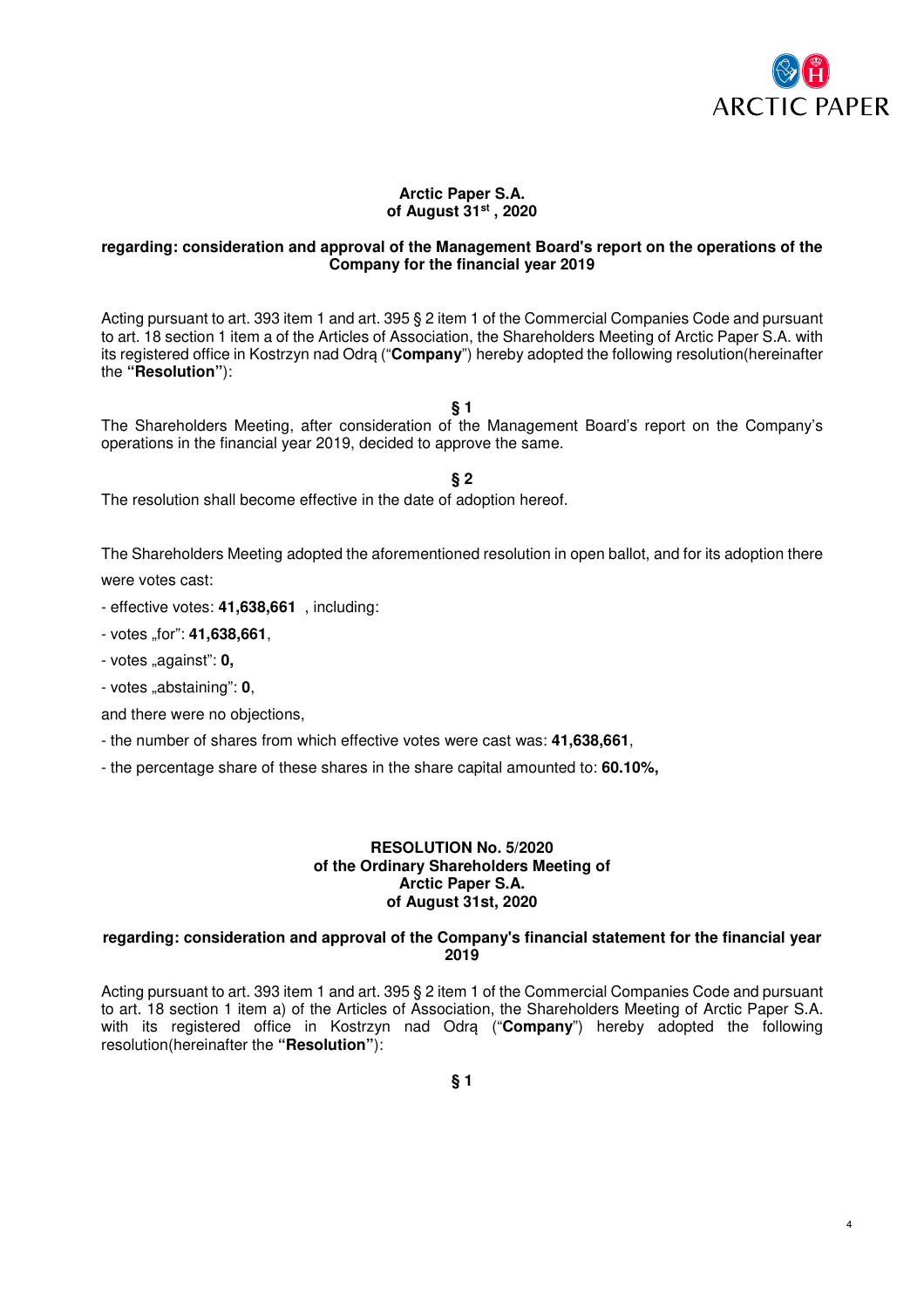

The Shareholders Meeting, after consideration of the financial statements of the Company comprising introduction, statement of financial position, statement of profit and loss, statement of total comprehensive income, statement of changes in equity, statement of cash flow and additional explanatory notes for the financial year 2019, decided to approve the same.

# **§ 2**

The resolution shall become effective in the date of adoption hereof.

The Shareholders Meeting adopted the aforementioned resolution in open ballot, and for its adoption there were votes cast:

- effective votes: **41,638,661** , including:
- votes "for": **41,638,661**,
- votes "against": **0**,
- votes "abstaining": **0**,
- and there were no objections,
- the number of shares from which effective votes were cast was: **41,638,661**,
- the percentage share of these shares in the share capital amounted to: **60.10%,**

### **RESOLUTION No. 6/2020 of the Ordinary Shareholders Meeting of Arctic Paper S.A. of August 31st , 2020**

### **regarding: consideration and approval of the Management Board's report on the operations of the Arctic Paper S.A. Capital Group for the financial year 2019**

Acting pursuant to art. 393 item 1 and art. 395 § 2 item 1 and art. 395 § 5 of the Commercial Companies Code, the Shareholders Meeting of Arctic Paper S.A. with its registered office in Kostrzyn nad Odrą ("**Company**") hereby adopted the following resolution(hereinafter the **"Resolution"**):

**§ 1** 

The Shareholders Meeting, after consideration of the of the Management Board's report on the operations of the Arctic Paper S.A. Capital Group for the financial year 2019, decided to approve the same.

# **§ 2**

The resolution shall become effective in the date of adoption hereof.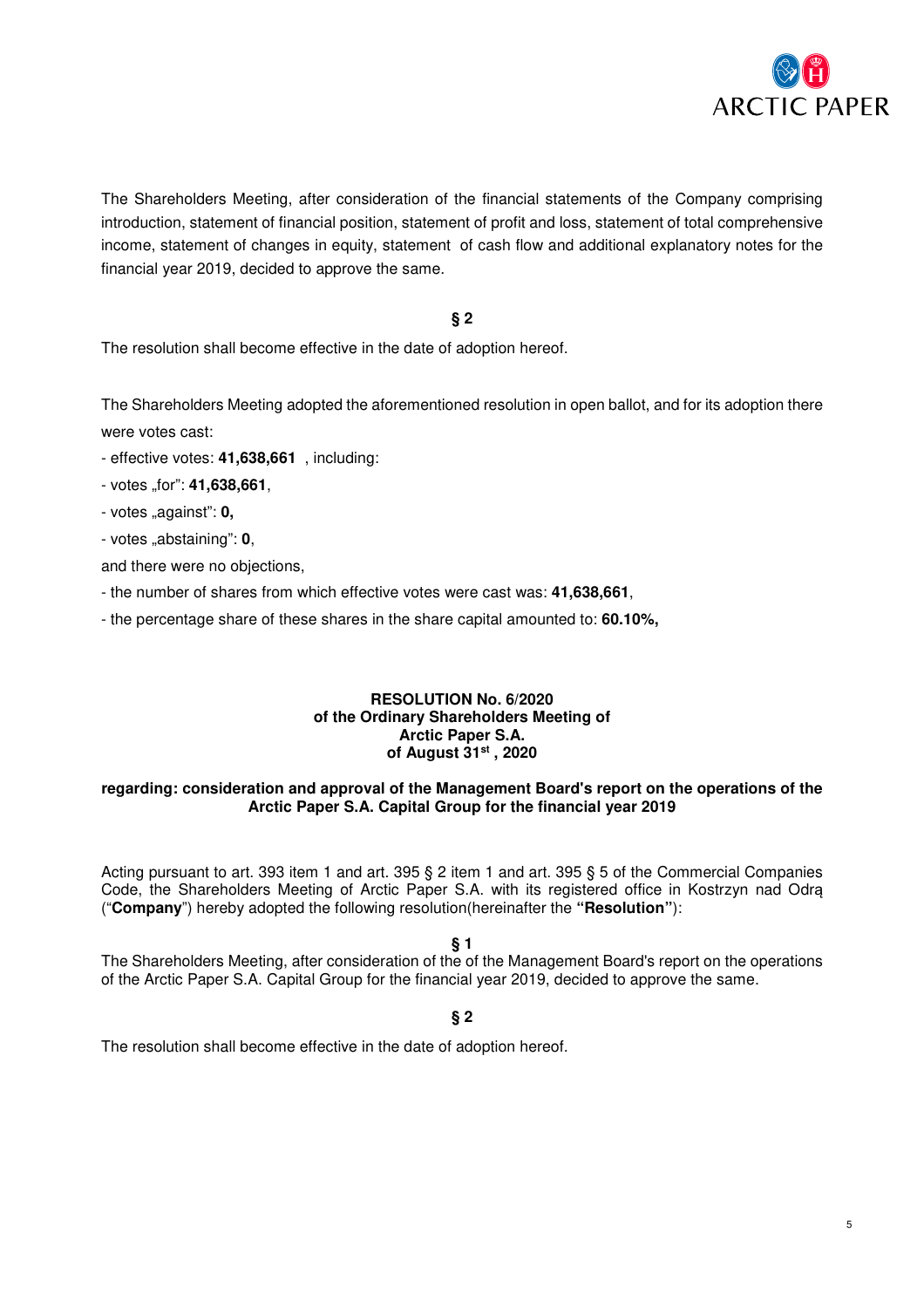

The Shareholders Meeting adopted the aforementioned resolution in open ballot, and for its adoption there were votes cast:

- effective votes: **41,638,661** , including:
- votes "for": **41,638,661**,
- votes "against": **0**,
- votes "abstaining": **0**,

and there were no objections,

- the number of shares from which effective votes were cast was: **41,638,661**,
- the percentage share of these shares in the share capital amounted to: **60.10%,**

#### **RESOLUTION No. 7/2020 of the Ordinary Shareholders Meeting of Arctic Paper S.A. of August 31st , 2020**

#### **regarding: consideration and approval of consolidated financial statement of the Arctic Paper S.A. Capital Group along with non-financial information of the Arctic Paper S.A. Capital Group for the financial year 2019**

Acting pursuant to art. 393 item 1 and art. 395 § 2 item 1 and art. 395 § 5 of the Commercial Companies Code, the Shareholders Meeting of Arctic Paper S.A. with its registered office in Kostrzyn nad Odrą ("**Company**") hereby adopted the following resolution(hereinafter the **"Resolution"**):

### **§ 1**

The Shareholders Meeting, after consideration of consolidated financial statement of the Arctic Paper S.A. Capital Group along with non-financial information of the Arctic Paper S.A. Capital Group for the financial year 2019, decided to approve the same.

# **§ 2**

The resolution shall become effective in the date of adoption hereof.

The Shareholders Meeting adopted the aforementioned resolution in open ballot, and for its adoption there

were votes cast:

- effective votes: **41,638,661** , including:
- votes "for": **41,638,661**,
- votes "against": **0,**
- votes "abstaining": **0**,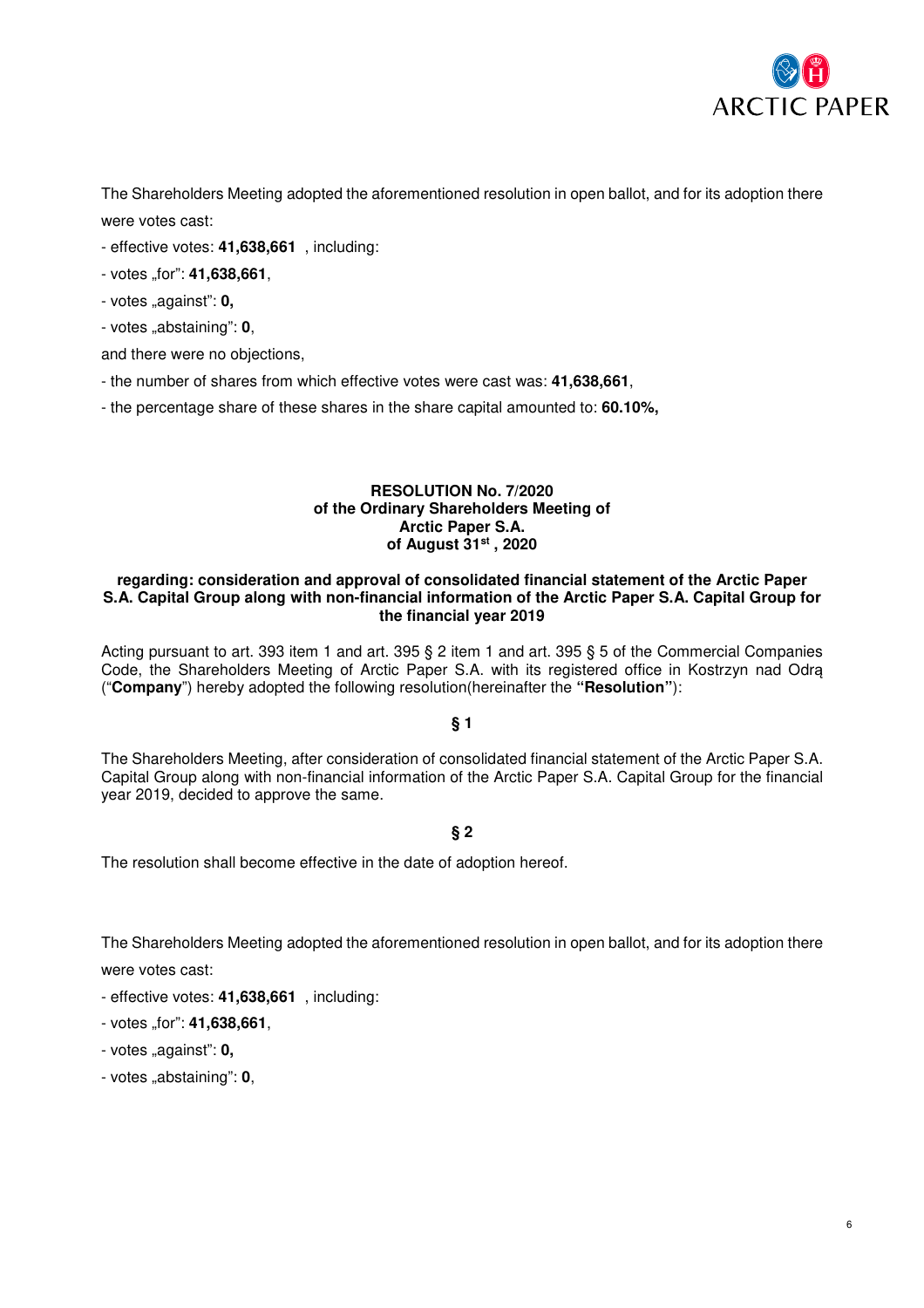

and there were no objections,

- the number of shares from which effective votes were cast was: **41,638,661**,
- the percentage share of these shares in the share capital amounted to: **60.10%,**

### **RESOLUTION No. 8/2020 of the Ordinary Shareholders Meeting of Arctic Paper S.A. of August 31st , 2020**

### **regarding: the distribution of the Company's net profit for the financial year 2019**

Acting pursuant to art. 395 § 2 item 2 of the Commercial Companies Code and pursuant to art. 18 section 1 item c of the Articles of Association, the Shareholders Meeting of Arctic Paper S.A. with its registered office in Kostrzyn nad Odrą ("**Company**") hereby adopted the following resolution(hereinafter the "**Resolution**"):

### **§ 1**

The Shareholders Meeting of the Company decided to allocate net profit amounting to PLN 33,035,183.01(in words: thirty three million and thirty five thousand, one hundred eighty three zloty 01/100) generated by the Company in financial year 2019 to Company's reserve capital.

**§ 2** 

The resolution shall become effective in the date of adoption hereof.

The Shareholders Meeting adopted the aforementioned resolution in open ballot, and for its adoption there

were votes cast:

- effective votes: **41,638,661** , including:
- votes "for": **41,638,661**,
- votes "against": **0**,
- votes "abstaining": **0**,

and there were no objections,

- the number of shares from which effective votes were cast was: **41,638,661**,

- the percentage share of these shares in the share capital amounted to: **60.10%,**

### **RESOLUTION No. 9/2020 of the Ordinary Shareholders Meeting of Arctic Paper S.A. of August 31st , 2020 regarding: acknowledgment of performance of duties by a Management Board Member**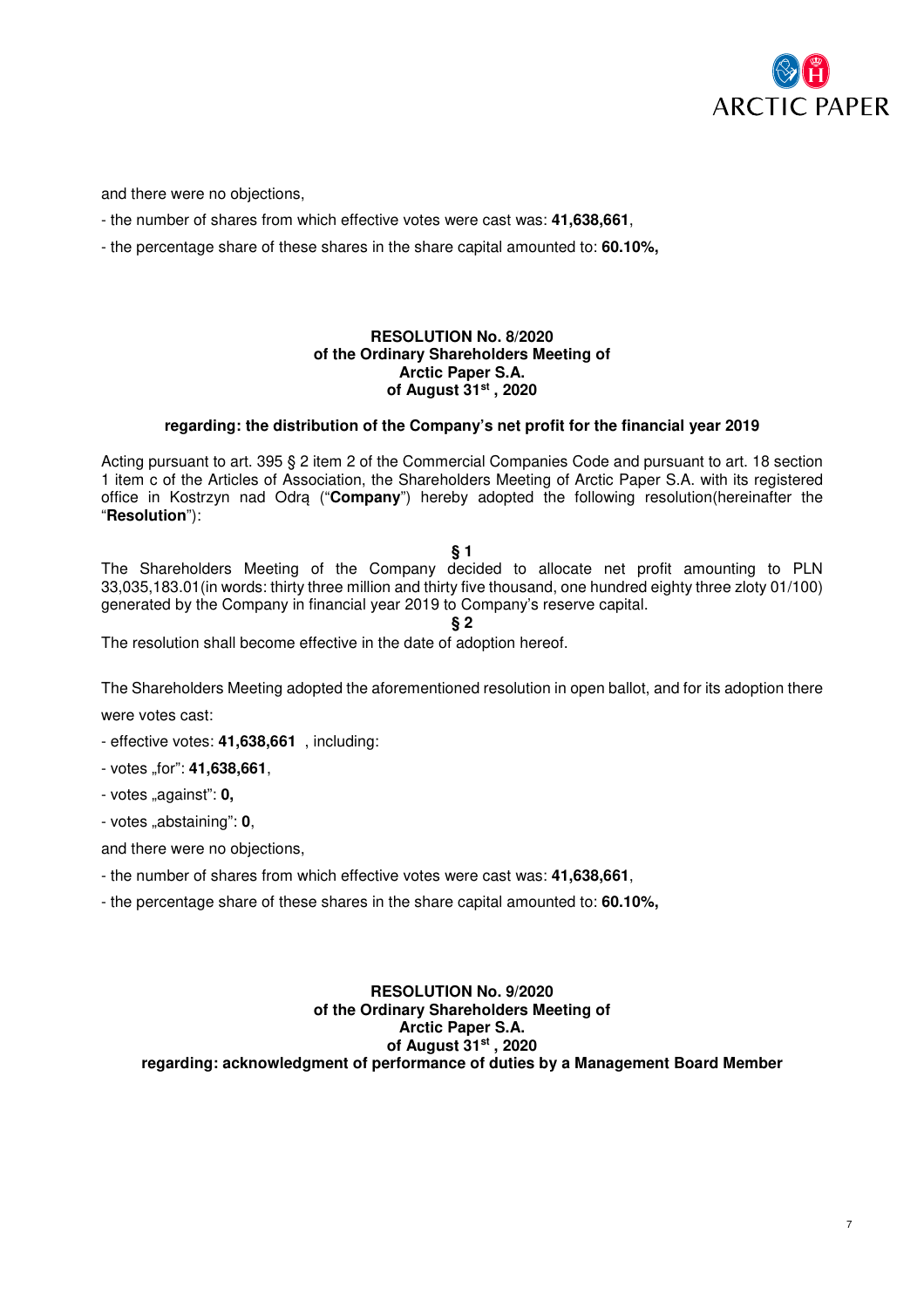

Acting pursuant to art. 393 item 1 i art. 395 § 2 item 3 of the Commercial Companies Code and pursuant to art. 18 section 1 item b of the Articles of Association, the Shareholders Meeting of Arctic Paper S.A. with its registered office in Kostrzyn nad Odrą ("**Company**") hereby adopted the following resolution(hereinafter the **"Resolution"**):

### **§ 1**

The Shareholders Meeting of the Company grants a vote of approval for the performance of duties in the financial year 2019 to Mr. Michał Jarczyński, in connection with the performance of the function of the President of the Management Board of the Company in the period from February 1<sup>st</sup>, 2019 until December 31st, 2019.

**§ 2** 

The resolution shall become effective in the date of adoption hereof.

The Shareholders Meeting adopted the aforementioned resolution in **secret** ballot, and for its adoption

there were votes cast:

- effective votes: **41,638,661**, including:
- votes "for": **41,638,661**,
- votes "against": **0**,
- votes "abstaining": **0**,

and there were no objections,

- the number of shares from which effective votes were cast was: **41,638,661** ,
- the percentage share of these shares in the share capital amounted to: **60.10 %,**

#### **RESOLUTION No. 10/2020 of the Ordinary Shareholders Meeting of Arctic Paper S.A. of August 31st , 2020 regarding: acknowledgment of performance of duties by a Management Board Member**

Acting pursuant to art. 393 item 1 i art. 395 § 2 item 3 of the Commercial Companies Code and pursuant to art. 18 section 1 item b of the Articles of Association, the Shareholders Meeting of Arctic Paper S.A. with its registered office in Kostrzyn nad Odrą ("**Company**") hereby adopted the following resolution(hereinafter the **"Resolution"**):

### **§ 1**

The Shareholders Meeting of the Company grants a vote of approval for the performance of duties in the financial year 2019 to Mr. Göran Eklund, in connection with the performance of the function of the Member of the Management Board of the Company in the period from January 1st , 2019 until December 31st, 2019.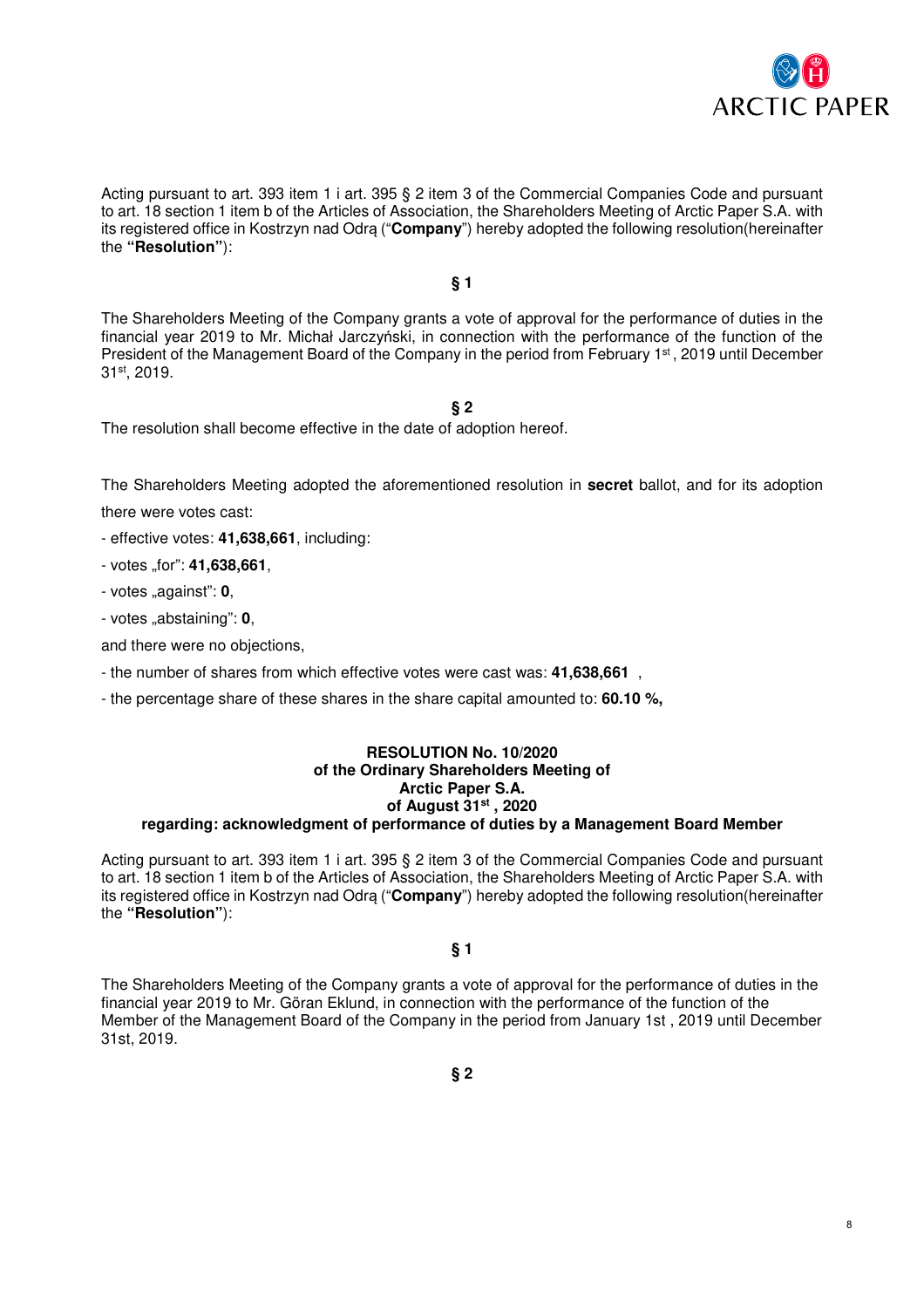

The resolution shall become effective in the date of adoption hereof.

The Shareholders Meeting adopted the aforementioned resolution in **secret** ballot, and for its adoption there were votes cast:

- effective votes: **41,638,661**, including:
- votes "for": **41,638,661**,
- votes "against": **0**,
- votes "abstaining": **0**,

and there were no objections,

- the number of shares from which effective votes were cast was: **41,638,661** ,
- the percentage share of these shares in the share capital amounted to: **60.10 %,**

### **RESOLUTION No. 11/2020 of the Ordinary Shareholders Meeting of Arctic Paper S.A. of August 31st , 2020**

#### **regarding: acknowledgment of performance of duties by a Management Board Member**

Acting pursuant to art. 393 item 1 i art. 395 § 2 item 3 of the Commercial Companies Code and pursuant to art. 18 section 1 item b of the Articles of Association, the Shareholders Meeting of Arctic Paper S.A. with its registered office in Kostrzyn nad Odrą ("**Company**") hereby adopted the following resolution(hereinafter the **"Resolution"**):

# **§ 1**

The Shareholders Meeting of the Company grants a vote of approval for the performance of duties in the financial year 2019 to Mr. Per Skoglund, in connection with the performance of the function of the President of the Management Board of the Company in the period from January 1st , 2019 until January 31st, 2019.

# **§ 2**

The resolution shall become effective in the date of adoption hereof.

The Shareholders Meeting adopted the aforementioned resolution in **secret** ballot, and for its adoption there were votes cast:

- effective votes: **41,638,661**, including:

- votes "for": **41,638,661**,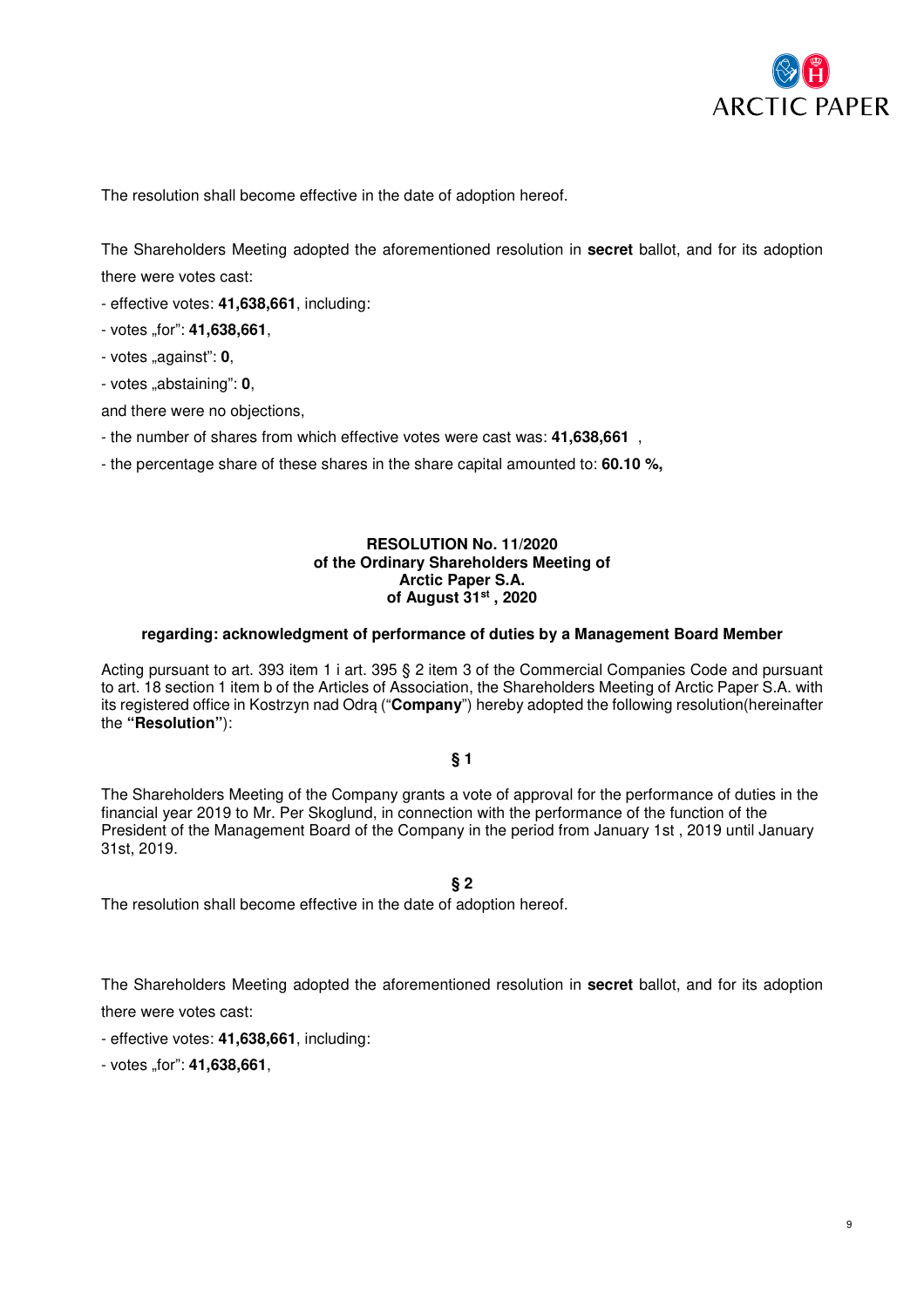

- votes "against": **0**,

- votes "abstaining": **0**,

and there were no objections,

- the number of shares from which effective votes were cast was: **41,638,661** ,
- the percentage share of these shares in the share capital amounted to: **60.10 %,**

### **RESOLUTION No. 12/2020 of the Ordinary Shareholders Meeting of Arctic Paper S.A. of August 31st , 2020**

### **regarding: acknowledgment of performance of duties by a Supervisory Board Member**

Acting pursuant to art. 393 item 1 i art. 395 § 2 item 3 of the Commercial Companies Code and pursuant to art. 18 section 1 item b of the Articles of Association, the Shareholders Meeting of Arctic Paper S.A. with its registered office in Kostrzyn nad Odrą ("**Company**")hereby adopted the following resolution (hereinafter the **"Resolution"**):

# **§ 1**

The Shareholders Meeting of the Company grants a vote of approval for the performance of duties in the financial year 2019 to Mr. Per Lundeen, in connection with the performance of the function of the Chairman of the Supervisory Board of the Company in the period from January 1st , 2019 until December 31st, 2019.

#### **§ 2**

The resolution shall become effective in the date of adoption hereof.

The Shareholders Meeting adopted the aforementioned resolution in **secret** ballot, and for its adoption there were votes cast:

- effective votes: **41,638,661**, including:
- votes "for": **41,638,661**,
- votes "against": **0**,
- votes "abstaining": **0**,

and there were no objections,

- the number of shares from which effective votes were cast was: **41,638,661** ,
- the percentage share of these shares in the share capital amounted to: **60.10 %,**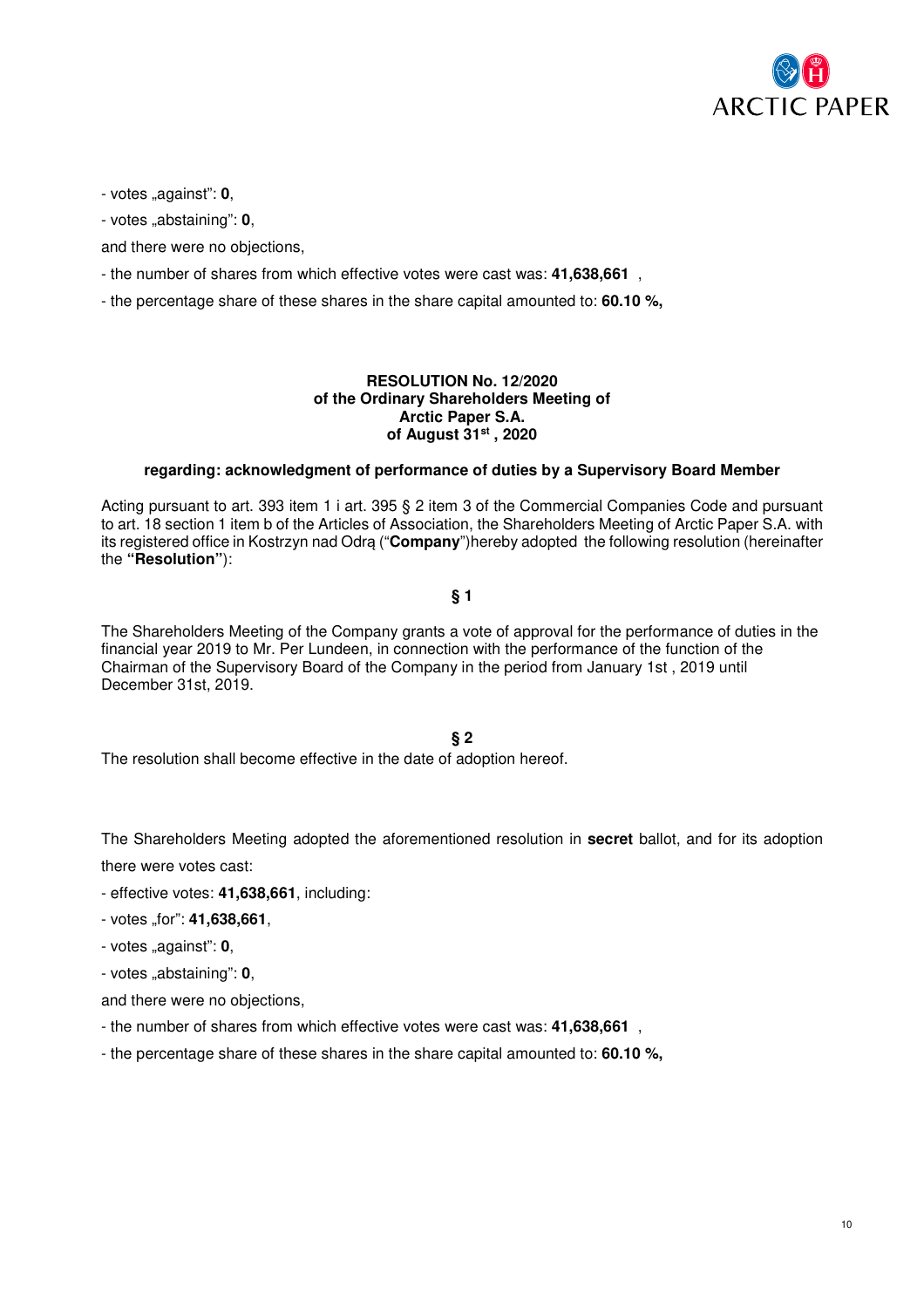

#### **RESOLUTION No. 13/2020 of the Ordinary Shareholders Meeting of Arctic Paper S.A. of August 31st , 2020 regarding: acknowledgment of performance of duties by a Supervisory Board Member**

Acting pursuant to art. 393 item 1 i art. 395 § 2 item 3 of the Commercial Companies Code and pursuant to art. 18 section 1 item b of the Articles of Association, the Shareholders Meeting of Arctic Paper S.A. with its registered office in Kostrzyn nad Odrą ("**Company**")hereby adopted the following resolution(hereinafter the **"Resolution"**):

**§ 1** 

The Shareholders Meeting of the Company grants a vote of approval for the performance of duties in the financial year 2019 to Mr. Thomas Onstad, in connection with the performance of the function of the Member of the Supervisory Board of the Company in the period from January 1st , 2019 until December 31st, 2019.

#### **§ 2**

The resolution shall become effective in the date of adoption hereof.

The Shareholders Meeting adopted the aforementioned resolution in **secret** ballot, and for its adoption there were votes cast:

- effective votes: **41,638,661**, including:
- votes "for": **41,638,661**,
- votes "against": **0**,
- votes "abstaining": **0**,

and there were no objections,

- the number of shares from which effective votes were cast was: **41,638,661** ,
- the percentage share of these shares in the share capital amounted to: **60.10 %,**

#### **RESOLUTION No. 14/2020 of the Ordinary Shareholders Meeting of Arctic Paper S.A. of August 31st , 2020**

#### **regarding: acknowledgment of performance of duties by a Supervisory Board Member**

Acting pursuant to art. 393 item 1 i art. 395 § 2 item 3 of the Commercial Companies Code and pursuant to art. 18 section 1 item b of the Articles of Association, the Shareholders Meeting of Arctic Paper S.A. with its registered office in Kostrzyn nad Odrą ("**Company**")hereby adopted the following resolution(hereinafter the **"Resolution"**):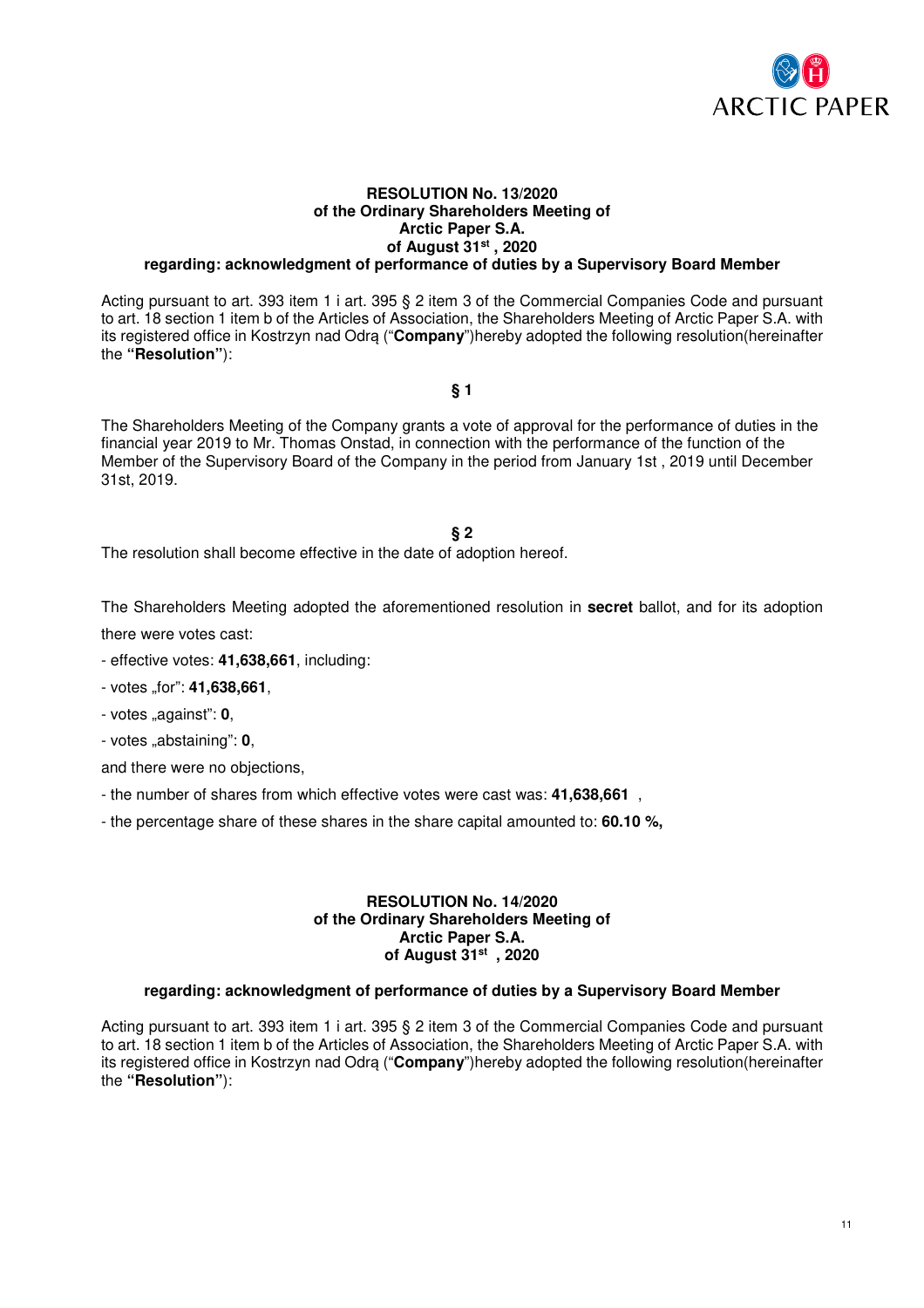

**§ 1** 

The Shareholders Meeting of the Company grants a vote of approval for the performance of duties in the financial year 2019 to Mr. Roger Mattsson, in connection with the performance of the function of the Member of the Supervisory Board of the Company in the period from January 1st , 2019 until December 31st, 2019.

**§ 2** 

The resolution shall become effective in the date of adoption hereof.

The Shareholders Meeting adopted the aforementioned resolution in **secret** ballot, and for its adoption there were votes cast:

- effective votes: **41,638,661**, including:
- votes "for": **41,638,661**,
- votes "against": **0**,
- votes "abstaining": **0**,

and there were no objections,

- the number of shares from which effective votes were cast was: **41,638,661** ,
- the percentage share of these shares in the share capital amounted to: **60.10 %,**

#### **RESOLUTION No. 15/2020 of the Ordinary Shareholders Meeting of Arctic Paper S.A. of August 31st , 2020 regarding: acknowledgment of performance of duties by a Supervisory Board Member**

Acting pursuant to art. 393 item 1 i art. 395 § 2 item 3 of the Commercial Companies Code and pursuant to art. 18 section 1 item b of the Articles of Association, the Shareholders Meeting of Arctic Paper S.A. with its registered office in Kostrzyn nad Odrą ("**Company**")hereby adopted the following resolution(hereinafter the **"Resolution"**):

### **§ 1**

The Shareholders Meeting of the Company grants a vote of approval for the performance of duties in the financial year 2019 to Mr. Maciej Georg, in connection with the performance of the function of the Member of the Supervisory Board of the Company in the period from January 1st, 2019 until May 28<sup>th</sup>, 2019.

**§ 2** 

The resolution shall become effective in the date of adoption hereof.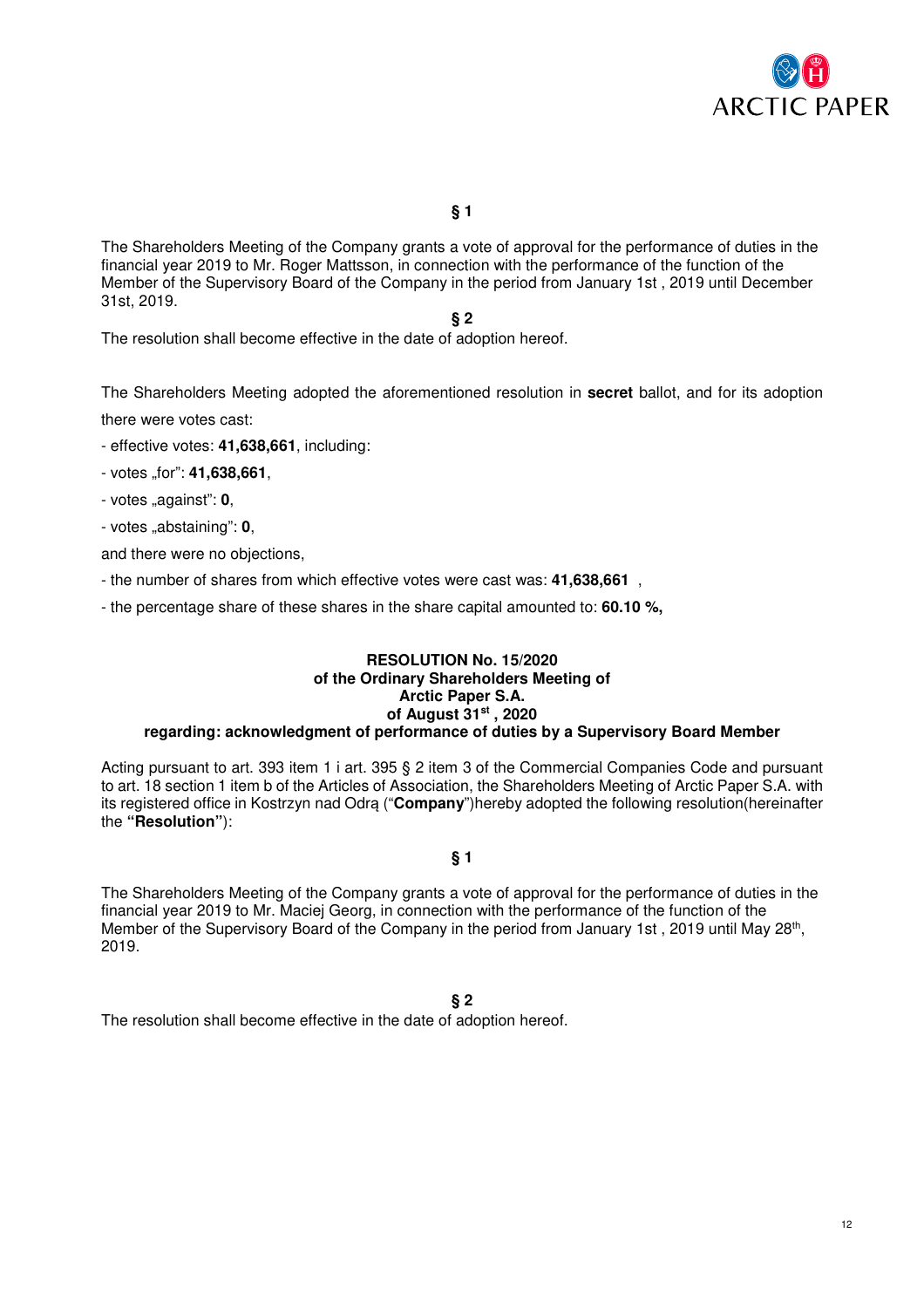

The Shareholders Meeting adopted the aforementioned resolution in **secret** ballot, and for its adoption there were votes cast:

- effective votes: **41,638,661**, including:
- votes "for": **41,638,661**,
- votes "against": **0**,
- votes "abstaining": **0**,

and there were no objections,

- the number of shares from which effective votes were cast was: **41,638,661** ,
- the percentage share of these shares in the share capital amounted to: **60.10 %,**

#### **RESOLUTION No. 16/2020 of the Ordinary Shareholders Meeting of Arctic Paper S.A. of August 31st , 2020 regarding: acknowledgment of performance of duties by a Supervisory Board Member**

Acting pursuant to art. 393 item 1 i art. 395 § 2 item 3 of the Commercial Companies Code and pursuant to art. 18 section 1 item b of the Articles of Association, the Shareholders Meeting of Arctic Paper S.A. with its registered office in Kostrzyn nad Odrą ("**Company**")hereby adopts the following resolution(hereinafter the **"Resolution"**):

# **§ 1**

The Shareholders Meeting of the Company grants a vote of approval for the performance of duties in the financial year 2019 to Mrs. Dorota Raben, in connection with the performance of the function of the Member of the Supervisory Board of the Company in the period from May 28<sup>th</sup>, 2019 until December 31st, 2019.

# **§ 2**

The resolution shall become effective in the date of adoption hereof.

The Shareholders Meeting adopted the aforementioned resolution in **secret** ballot, and for its adoption there were votes cast:

- effective votes: **41,638,661**, including:
- votes "for": **41,638,661**,
- votes "against": **0**,
- votes "abstaining": **0**,

and there were no objections,

- the number of shares from which effective votes were cast was: **41,638,661** ,
- the percentage share of these shares in the share capital amounted to: **60.10 %,**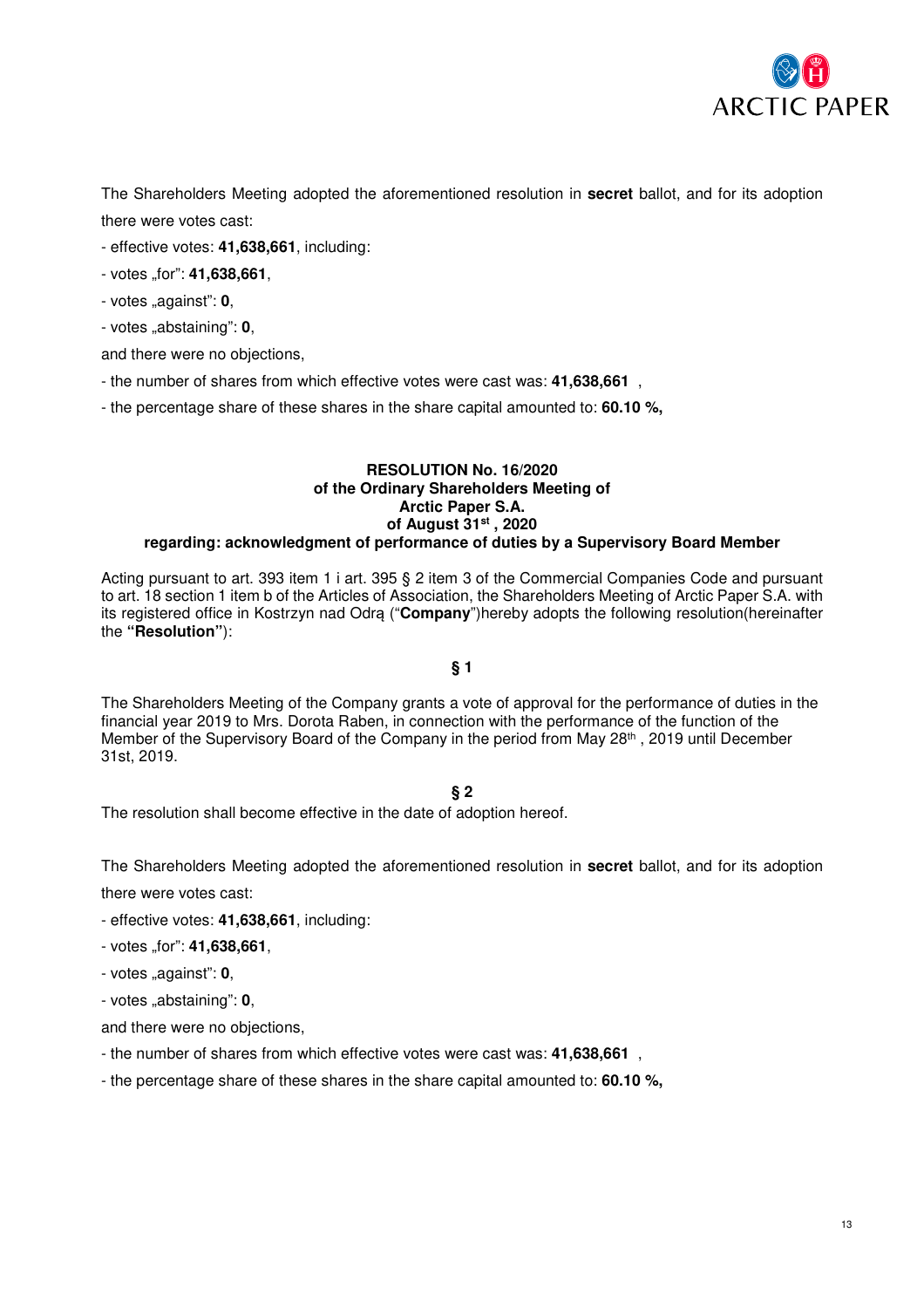

#### **RESOLUTION No. 17/2020 of the Ordinary Shareholders Meeting of Arctic Paper S.A. of August 31st , 2020 regarding: acknowledgment of performance of duties by a Supervisory Board Member**

Acting pursuant to art. 393 item 1 i art. 395 § 2 item 3 of the Commercial Companies Code and pursuant to art. 18 section 1 item b of the Articles of Association, the Shareholders Meeting of Arctic Paper S.A. with its registered office in Kostrzyn nad Odrą ("**Company**")hereby adopts the following resolution(hereinafter the **"Resolution"**):

**§ 1** 

The Shareholders Meeting of the Company grants a vote of approval for the performance of duties in the financial year 2019 to Mr. Mariusz Grendowicz, in connection with the performance of the function of the Member of the Supervisory Board of the Company in the period from January 1st , 2019 until December 31st, 2019.

#### **§ 2**

The resolution shall become effective in the date of adoption hereof.

The Shareholders Meeting adopted the aforementioned resolution in **secret** ballot, and for its adoption

there were votes cast:

- effective votes: **41,638,661**, including:

- votes "for": **41,638,661**,

- votes "against": **0**,

- votes "abstaining": **0**,

and there were no objections,

- the number of shares from which effective votes were cast was: **41,638,661** ,

- the percentage share of these shares in the share capital amounted to: **60.10 %,**

### **RESOLUTION No. 18/2020 of the Ordinary Shareholders Meeting of Arctic Paper S.A. of August 31st , 2020 regarding: the adoption of the "Remuneration Policy for Members of the Management Board and Supervisory Board of Arctic Paper S.A."**

Acting pursuant to art. 90d section 1 in connection with art. 90c item 1. 2 point 1 of the Act of July 29, 2005 on public offering and the conditions for introducing financial instruments to an organized trading system and on public companies (Journal of Laws of 2019, item 623, as amended), the Shareholders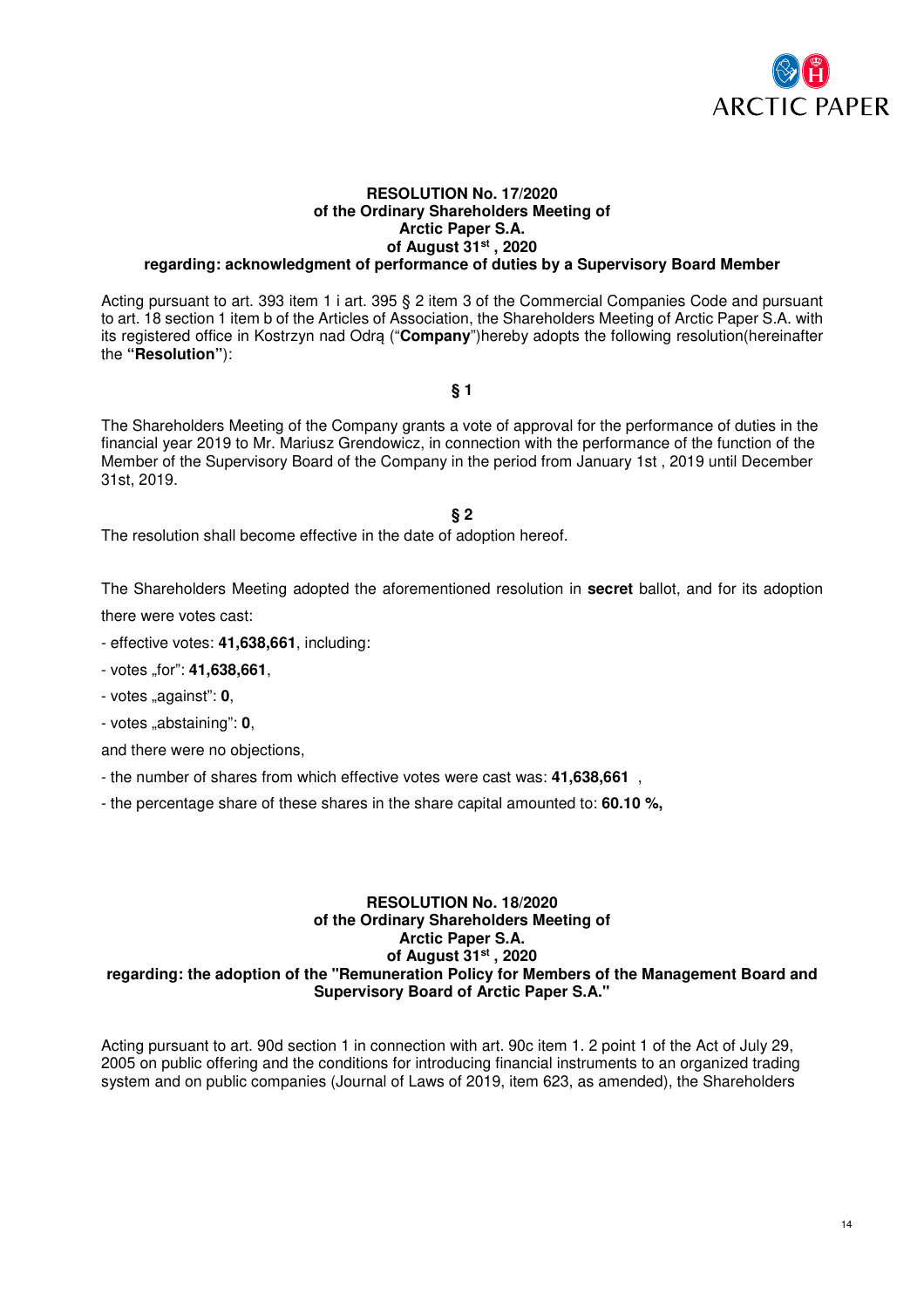

Meeting of Arctic Paper S.A. based in Kostrzyn nad Odrą ("**Company**") hereby adopts the following resolution (hereinafter: the "**Resolution**"):

**§ 1** 

The Shareholders Meeting of the Company adopts the "Remuneration Policy for Members of the Management Board and Members of the Supervisory Board of Arctic Paper S.A." in the following wording and introduces it to be used in Arctic Paper S.A.

# **"REMUNERATION POLICY**

# **of Members of the Management Board and the Supervisory Board of Arctic Paper S.A.**

The Remuneration Policy of the Members of the Management Board and the Supervisory Board of Arctic Paper S.A. with its registered office in Kostrzyn nad Odrą ("Company") has been prepared on the basis of the applicable regulations of law, especially:

- A) the Act on Public Offering, Conditions Governing the Introduction of Financial Instruments to Organised Trading and Public Companies of 29 July 2005 (Journal of Laws of 2005, No. 184, No. 1539, consolidated text: Journal of Laws of 2019, item 623);
- B) the Act on the Code of Commercial Companies of 15 September 2000 (consolidated text: Journal of Laws of 2019, item 505, as amended).

# **Article 1**

#### **Definitions**

1. **Remuneration Policy** – means the Remuneration Policy of the Management Board and the Supervisory Board of Arctic Paper S.A.

2. **Act** – means the Act on Public Offering, Conditions Governing the Introduction of Financial Instruments to Organised Trading and Public Companies of 29 July 2005.

3. Management Board, Supervisory Board, Remuneration Committee, General Meeting – means the Management Board of Arctic Paper S.A., the Supervisory Board of Arctic Paper S.A., the Remuneration Committee of Arctic Paper S.A., the General Meeting of Arctic Paper S.A., respectively

4. **Member of the Management Board –** means the President of the Management Board and other Members of the Management Board.

5. **Member of the Supervisory Board** – means the Chairman of the Supervisory Board and other Members of the Supervisory Board.

### **Article 2 General Provisions**

- 1. The purpose of this document is to determine the rules of remuneration of the Members of the Management Board and the Members of the Supervisory Board.
- 2. The solutions adopted in the Remuneration Policy should contribute to the implementation of the business strategy, long-term interests, and stability of the Company, having regard to the interests of the Company's shareholders.
- 3. The implementation of the business strategy, long-term interests, and stability of the Company is to be especially supported by the amount, rules, and the structure of remuneration of the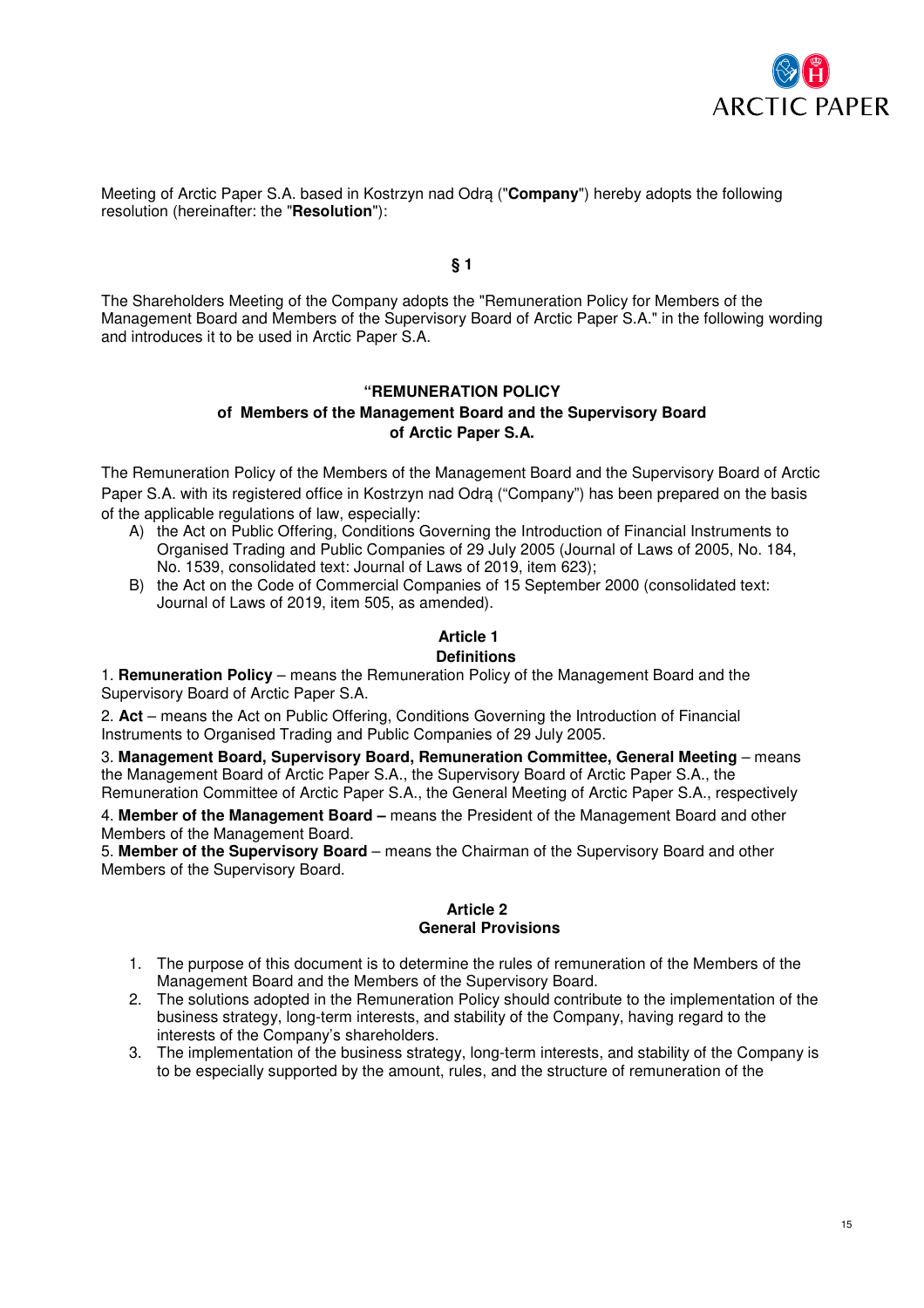

Members of the Management Board and the Members of the Supervisory Board and consideration of the Company's current financial standing while granting it.

- 4. Determination of the remuneration rules of the Members of the Management Board and the Members of the Supervisory Board of the Company is aimed at recruiting staff that ensures the highest competence and experience necessary for the proper management of the Company and supervision over it.
- 5. The Remuneration Policy gives consideration to the Company's size, risk related to its business operations, the internal organisational structures, and also the scope and complexity of the pursued business activity and its business environment.

# **Article 3**

# **Development and Implementation of the Remuneration Policy**

- 1. A draft of the Remuneration Policy, as well as its amendments is developed by the Remuneration Committee. A draft is submitted to the Supervisory Board for issuing an opinion and introducing any changes.
- 2. The General Meeting shall determine the final content of the Remuneration Policy or shall send it back to the Remuneration Committee for further work that includes remarks of the General Meeting.
- 3. The General Meeting shall adopt the Remuneration Policy by way of resolution. The information included in the Remuneration Policy is the responsibility of the Members of the Management Board.
- 4. The Management Board is responsible for the implementation and updates of the Remuneration Policy.
- 5. The Company shall immediately put up the Remuneration Policy and a resolution on the Remuneration Policy together with the date of its adoption and voting results on its website. These documents shall remain available at least as long as they are applicable.
- 6. A resolution on the Remuneration Policy shall be adopted not less frequently than every four years. A material change of the Remuneration Policy shall require its adoption by the General Meeting by way of resolution.
- 7. The Company shall pay remuneration to the Members of the Management Board and the Supervisory Board solely in compliance with the Remuneration Policy.
- 8. By applying the rules provided for in the Remuneration Policy appropriate authorities of the Company shall from time to time give consideration to the Company's current financial standing.
- 9. A General Meeting authorise the Supervisory Board to work out details of elements of the Remuneration Policy to the extent that has been previously indicated by a General Meeting.
- 10. If it is indispensable for the implementation of long-term interests and maintenance of the Company's financial stability or to ensure its profitability, the Supervisory Board may decide about a temporary departure from the application of the Remuneration Policy.
- 11. A decision of the Supervisory Board on a temporary departure from the application of the Remuneration Policy shall be taken by way of resolution which shall indicate: the scope of time of departure, elements of the Remuneration Policy that are to be excluded and premises justifying a necessity of a temporary departure from the application of the Remuneration Policy.

# **Article 4 MANAGEMENT BOARD**

 **Description of the Components of the Remuneration of the Members of the Management Board and a legal relation binding the Members of the Management Board and the Company**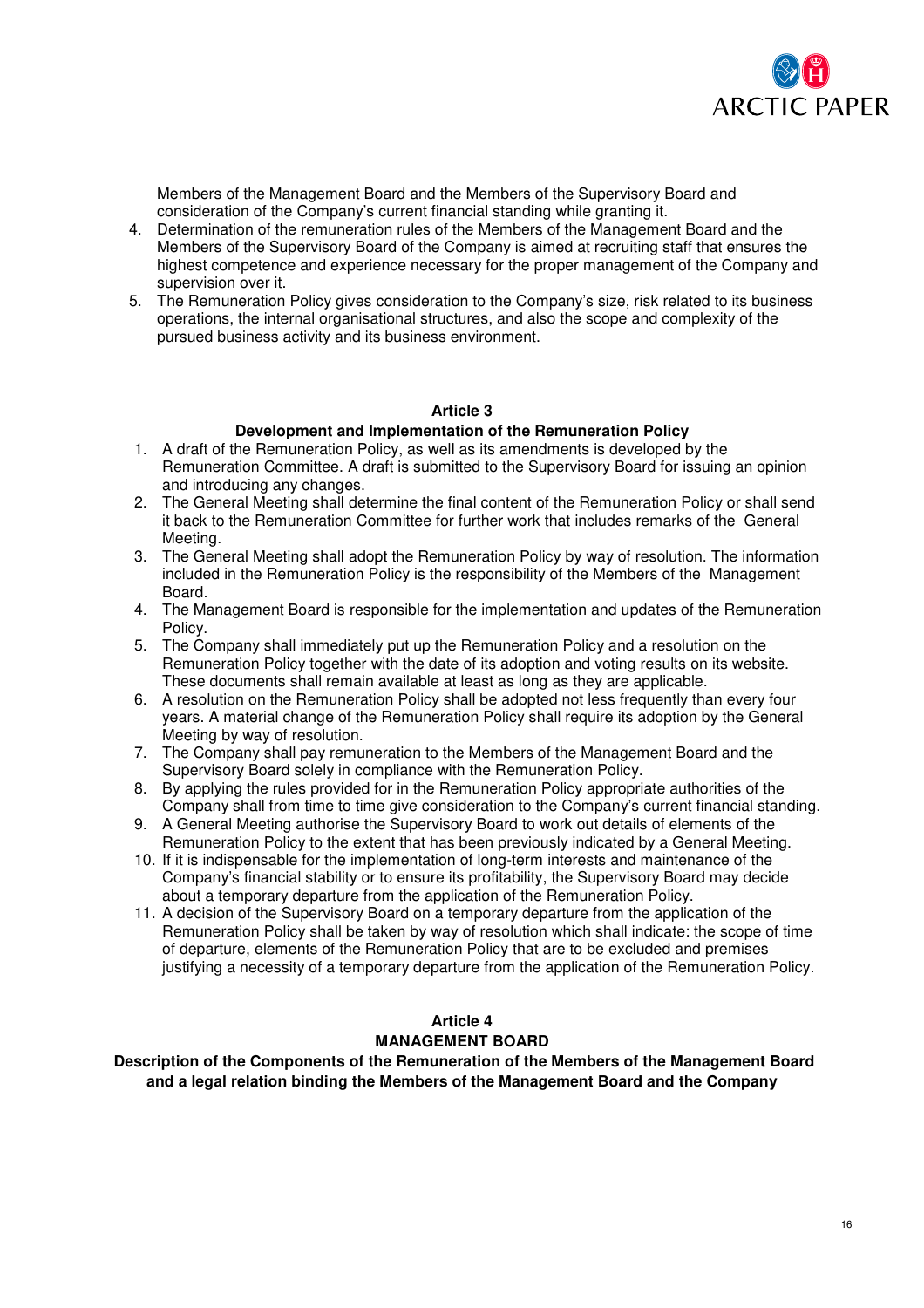

- 1. The Members of the Management Board are appointed by the Company's Supervisory Board to perform their function in the Management Board pursuant to the Company's Articles of Association and the regulations of law applicable in that respect.
- 2. The Members of the Management Board are appointed for a joint term of office that is 3 years. A Member of the Management Board may be recalled at any time by the Supervisory Board.
- 3. The Members of the Management Board shall be entitled to fixed monthly remuneration defined for each Member of the Management Board individually, and determined on the basis of a legal relation binding the Company with such Member of the Management Board.
- 4. Remuneration of a Member of the Management Board may be due under an appointment act, a contract of employment, a managerial contract, or other civil law agreement. Such agreements may be executed for an unspecified period of time.
- 5. Irrespective of the basis pursuant to which they have been concluded, the agreements referred to in clause 4 above provide for a notice period from 6 to 12 months.
- 6. Monthly remuneration of the Members of the Management Board is differentiated depending on a function held in the Management Board and the scope of responsibilities of a given Member of the Management Board.
- 7. Remuneration of the Members of the Management Board shall include:
	- a) "Fixed Remuneration" due to the Members of the Management Board for holding their functions, incurred accountability, performed work and their competences. Fixed remuneration is not dependent on criteria related to the performance or assessment of the results of work of a specific person, and it is granted by the Supervisory Board giving consideration to market conditions.
	- b) "Variable Remuneration" awards for achieving short-, medium-, or long-term goals pursuant to the Company's strategy that may have a form of additional disbursements and short- or long-term incentive programmes;
	- c) "Fringe Benefits" including those that are non-cash, additions and benefits, such as: provision of a company car (also for private purposes), co-financing of health care (including for immediate family members, such as: spouse and minor children), payment of premiums for a life insurance and a liability insurance contract, such as D&O (Directors & Officers).
- 8. Fixed Remuneration shall be the only mandatory part of remuneration disbursed to the Members of the Management Board.
- 9. The Company may introduce additional retirement and disability pension schemes or early retirement schemes for Members of the Management Board or the Supervisory Board.
- 10. Members of the Management Board may be included in the Employee Capital Plan (*Polish* Pracownicze Plany Kapitałowe) in accordance with the Act on Employee Capital Plans participation in the plan is voluntary.
- 11. Members of the Management Board may be covered by an additional non-competition agreement after termination of employment, on the terms resulting from generally applicable legal provisions for employees. The period of non-competition provision after termination of employment should not exceed 12 months.
- 12. Members of the Management Board, with the consent of the Supervisory Board, may establish cooperation on the basis of an employment contract, management contract or other civil law contract with another entity belonging to the Arctic Paper Capital Group.

# **Article 5**

# **General Rules of Granting Variable Remuneration**

1. Variable Remuneration for the Members of the Management Board may be determined under the incentive programme.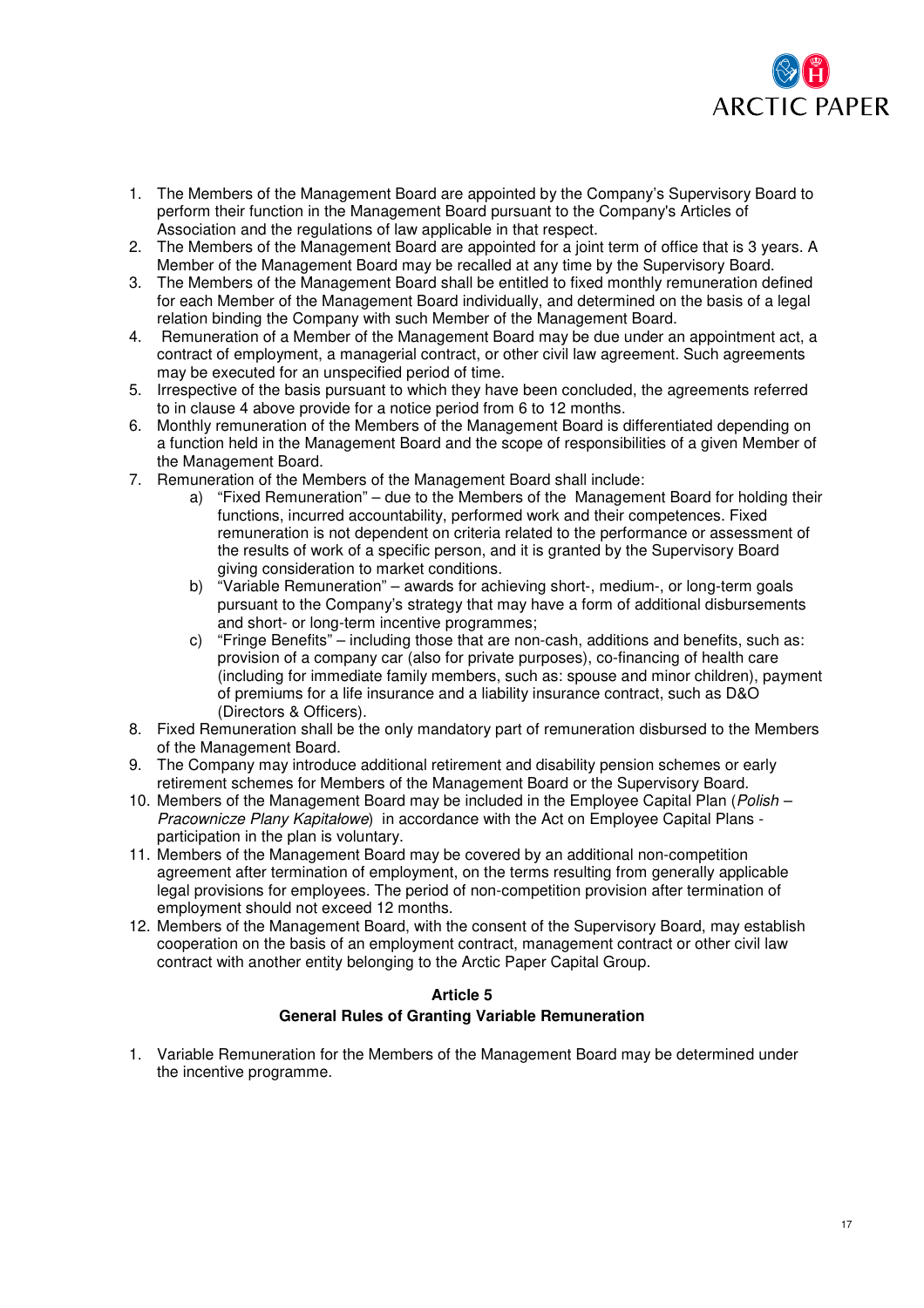

- 2. A decision on inclusion of a Member of the Management Board in the incentive programme shall be taken by the Supervisory Board by way of resolution.
- 3. The purpose of the incentive programme is to remunerate the Members of the Management Board for achieving the quantitative or qualitative goals.
- 4. The incentive programme is to promote achieving annual consolidated financial goals of the Company and to implement the established business objectives.
- 5. The maximum level of an award grantable shall be determined and verified by the Company's Supervisory Board once a year.
- 6. The value of Variable Remuneration in a given financial year may not exceed:
	- a) 50% of the gross value of Fixed Remuneration due to the President of the Management Board for a given year:
	- b) 35% of the gross value of Fixed Remuneration due to other Members of the Management Board for a given year.
- 7. The amount of the Variable Remuneration is calculated based on the financial and non-financial criteria determined by the Supervisory Board, including the achievement by the Company: a) assumed economic goals;
	- b) assumed efficiency goals;
	- c) assumed development goals;

 d) the objectives of sustainable development and environmental protection set out in the nonfinancial statements of the Arctic Paper group.

The specification of the above criteria is the responsibility of the Supervisory Board.

- 8. An award shall be paid out following publication of the annual financial statements of the Company and further approval of the award by the Supervisory Board, based on the recommendation of the Remuneration Committee.
- 9. In the event of dismissal of a Management Board Member by the Supervisory Board or resignation from the position before the end of the incentive programme, the Supervisory Board may decide that the variable remuneration will be paid in proportion to the period of performance of the function by the given Management Board Member.
- 10. The Company assumes a possibility of claiming reimbursement and also deferring granting or paying Variable Remuneration, in the event of:
	- a) violation of a non-compete prohibition while holding a function of a Member of the Management Board and after a year following the end of a legal relation binding a Member of the Management Board and the Company;
	- b) disclosure of irregularities in managing the Company resulting in damage;

# **Article 6 SUPERVISORY BOARD**

# **Description of the Components of the Remuneration of the Members of the Supervisory Board and a Legal Relation Binding the Members of the Management Board and the Company**

1. The Members of the Supervisory Board are appointed by the General Meeting to hold their functions in the Supervisory Board pursuant to the wording of the Company's Articles of Association and the regulations of law applicable in that respect. A function of a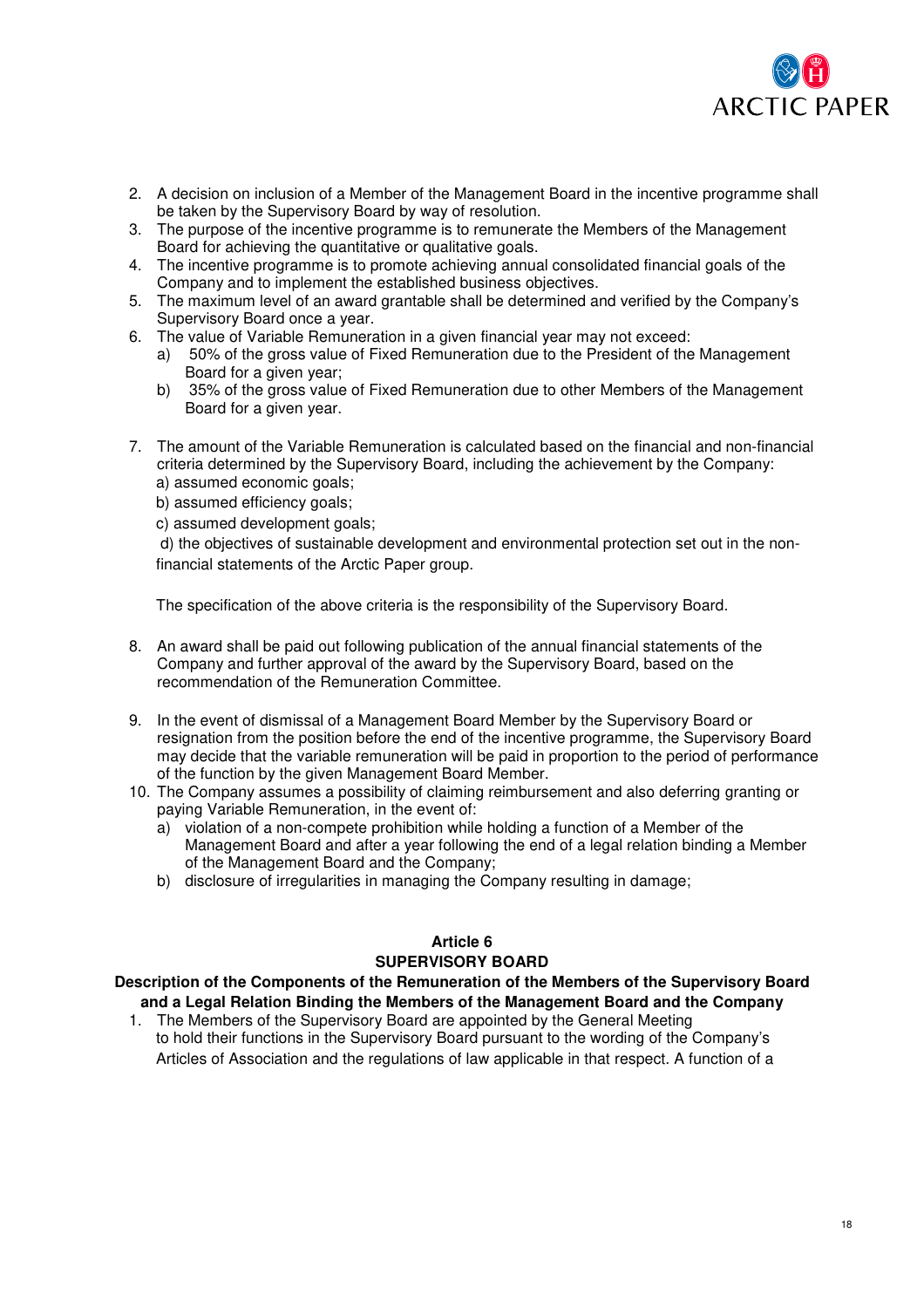

Member of the Supervisory Board shall only be performed on the basis of appointment pursuant to a relevant resolution of the General Meeting.

- 2. The Members of the Supervisory Board are appointed for a joint three-year term of office.
- 3. Remuneration of the Members of the Supervisory Board shall be determined by the General Meeting by way of resolution.
- 4. The remuneration amount of the Members of the Supervisory Board shall guarantee independence of the Members of the Supervisory Board during performance of their functions in the Supervisory Board.
- 5. In view of the function and an increased volume of work for the Company, the remuneration of the Chairman of the Supervisory Board may be higher than the remuneration of other Members of the Supervisory Board.
- 6. The Members of the Supervisory Board shall be paid Fixed Remuneration only during the term of their mandate.
- 7. The Member of the Supervisory Board who hold their functions in the committees of the Supervisory Board shall be entitled to additional monthly remuneration in the amount determined by the General Meeting by way of resolution.
- 8. The Company shall reimburse the costs incurred further to the performance of functions entrusted to the Members of the Supervisory Board, in particular: costs of travels from the place of their residence to the place where a meeting of the Supervisory Board or a meeting of a Committee of the Supervisory Board is held and back, the costs of accommodation and meals.
- 9. Members of the Supervisory Board may be included in the Employee Capital Plan (*Polish* Pracownicze Plany Kapitałowe) in accordance with the Act on Employee Capital Plans participation in the plan is voluntary.

# **Article 7**

# **Remuneration Report**

- 1. The Supervisory Board shall prepare a remuneration report annually presenting a comprehensive review of remuneration, including all benefits, regardless of their form that have been received by the individual Members of the Management Board and the Supervisory Board or due to individual Members of the Management Board and the Supervisory Board in the last financial year in accordance with the Remuneration Policy.
- 2. The information included in the remuneration report is the responsibility of the Members of the Supervisory Board.
- 3. The Supervisory Board shall prepare the first remuneration report jointly for 2019 and 2020.
- 4. The remuneration report concerning each Member of the Management Board and the Supervisory Board shall include in particular:

1) the amount of the total remuneration by components that are referred to in Article 90d.3.1 of the Act (fixed and variable components), and mutual proportions among such remuneration components;

2) explanation of the manner in which the total remuneration is compliant with the adopted Remuneration Policy, including, who it contributes to the achievement of the Company's longterm performance;

3) information on the manner in which the criteria relating to performance have been applied;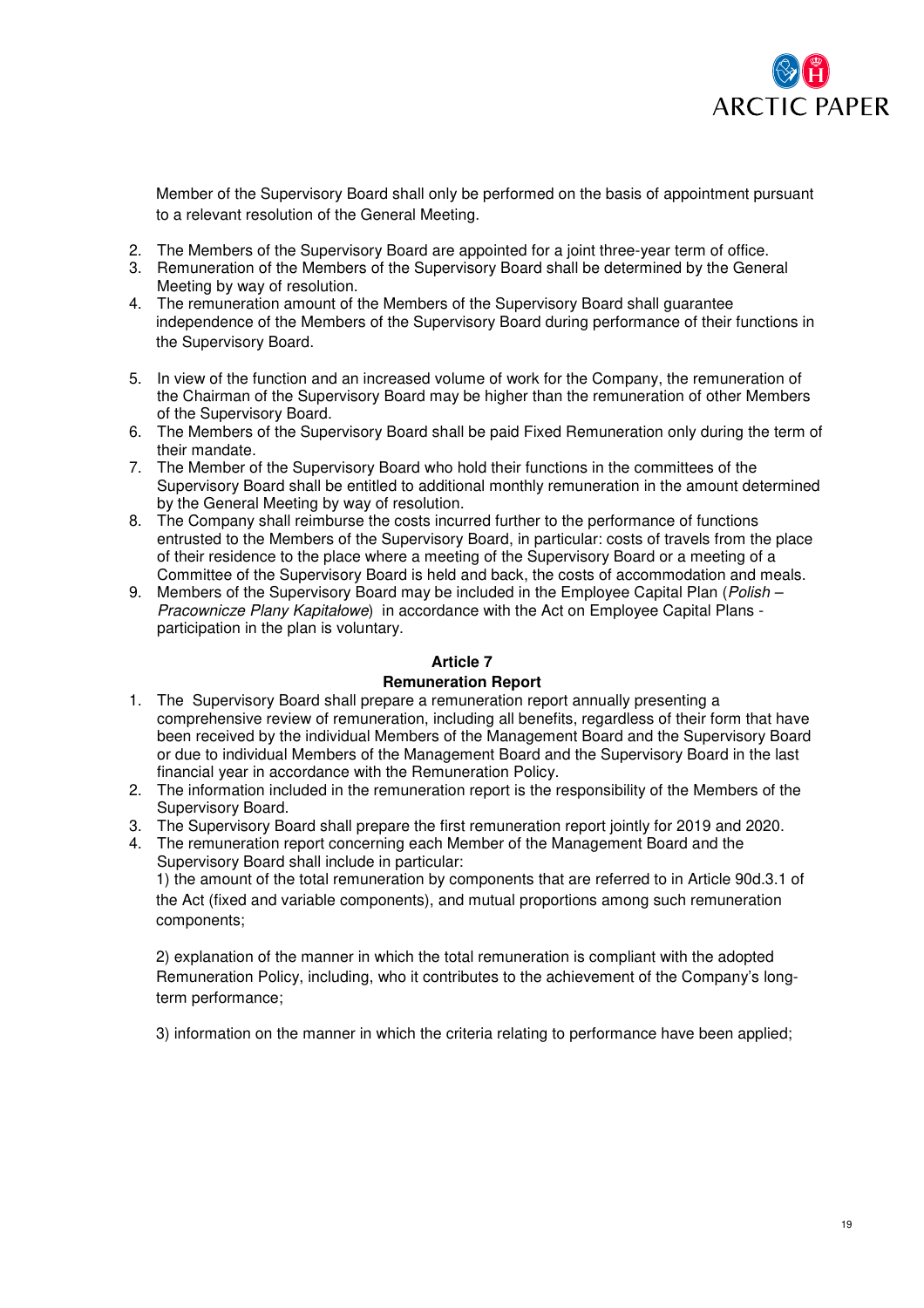

4) information on an annual change of remuneration, the Company's performance, and the average remuneration of employees of the Company, who are not Members of the Management Board or the Supervisory Board, during a period of the last five financial years, at least, as an aggregate, in the manner providing for their comparison;

5) the amount of remuneration due from entities belonging to the same group within the meaning of the Accounting Act of 29 September 1994 (Journal of Laws of 2019, item 351, 1495, 1571, 1655, and 1680);

6) the number of financial instruments granted or offered and the main terms and conditions of exercising the rights attached to such instruments, including the price and date of execution and their change:

7) information on using a possibility of requesting reimbursement of variable remuneration components;

8) information on departures from the implementation procedure of the Remuneration Policy and departures applied pursuant to Article 90f, including explanation of the premises and manner, and indication of the elements departures from which have been applied.

- 5. Information on financial years for which the Supervisory Board has not been required to prepare the remuneration report may be presented on the basis of estimates, in the event whereby it has been explicitly indicated or omitted in the remuneration report.
- 6. The remuneration report shall not include personal data of the Members of the Management Board and the Supervisory Board.
- 7. The General Meeting shall adopt a resolution with an opinion on the remuneration report. The nature of such resolution is advisory.
- 8. Instead of adopting a resolution with an opinion, the General Meeting may hold a discussion on the Remuneration Report, if there are premises defined in Article 90g.7 of the Act.
- 9. The Company shall put up the remuneration report on its website and shall make it available free of charge for at least 10 years from the end of a session of the General Meeting referred to in Clause 7 above. If the Company makes the remuneration report available after that period, the report shall not contain personal data of the Members of the Management Board and the Supervisory Board.
- 10. The remuneration report shall be subject to an assessment by an auditor to the extent of including in it the information required pursuant to Article 90g of the Act.

# **Article 8**

# **Avoidance of Conflicts of Interest**

- 1. To avoid a conflict of interest related to the Remuneration Policy, there is a division of responsibilities in the Company to determine the remuneration amount as provided for in Article 378 and Article 392 of the Code of Commercial Companies, taking into consideration the provisions of the Remuneration Policy.
- 2. In the event of becoming aware or suspicious by a Member of the Management Board or a Member of the Supervisory Board of the occurrence of a conflict of interest in terms of the Remuneration Policy concerning their person or another Member of the Management Board or a Member of the Supervisory Board, they shall be obliged to inform the Chairman of the Supervisory Board accordingly (in the event of becoming aware or suspicious about the